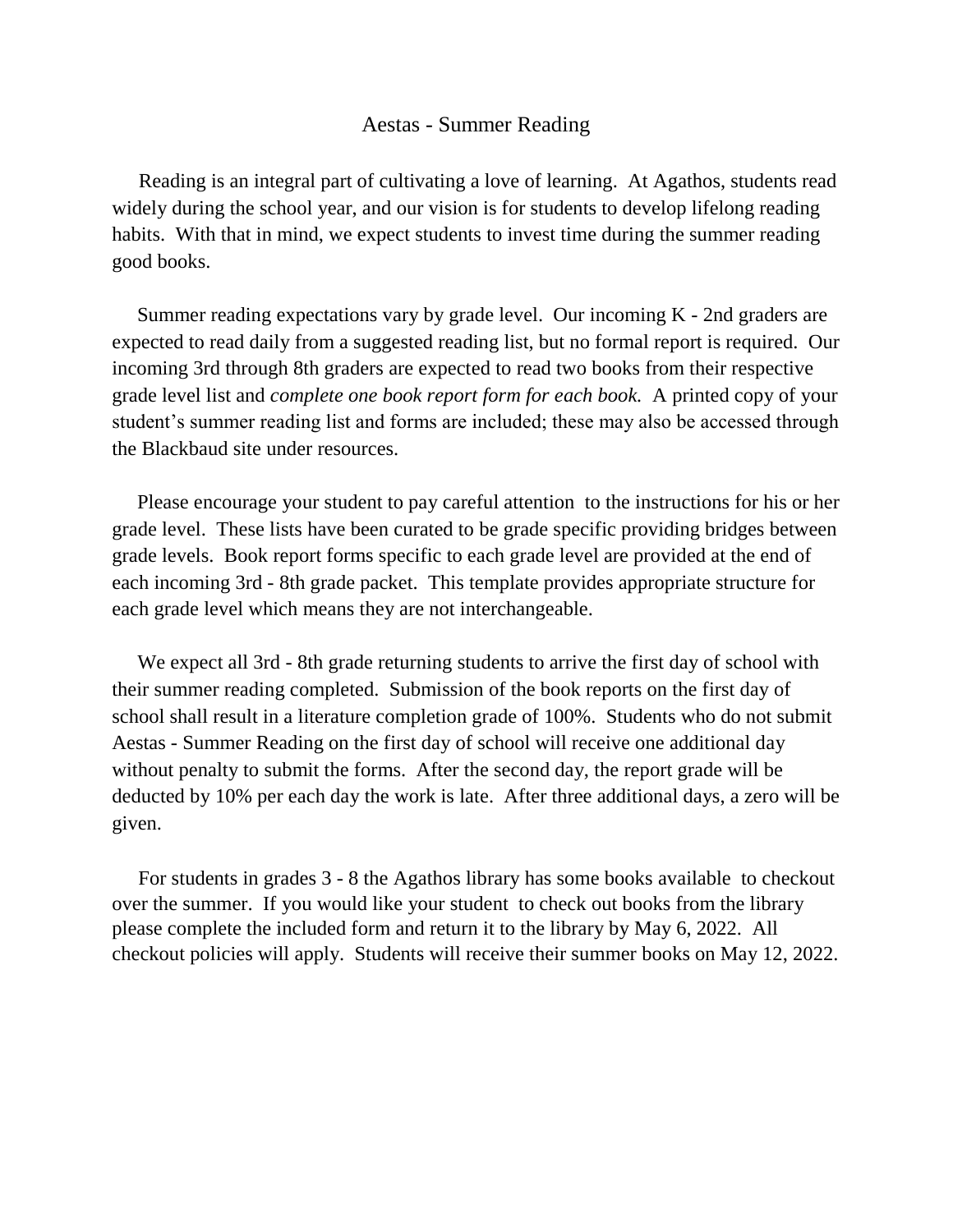We encourage you to look for and read quality literature with and to your child at least 15 minutes each day throughout the summer. "Bright and Early Books", "Beginner Books", and "Level 1 Books" are stories with controlled vocabulary designed for children who are just learning to read. Many titles under these labels would be great options for students who are ready to practice reading independently.



**"If you want your children to be intelligent, read them fairy tales. If you want them to be more intelligent, read them more fairy tales." Albert Einstein**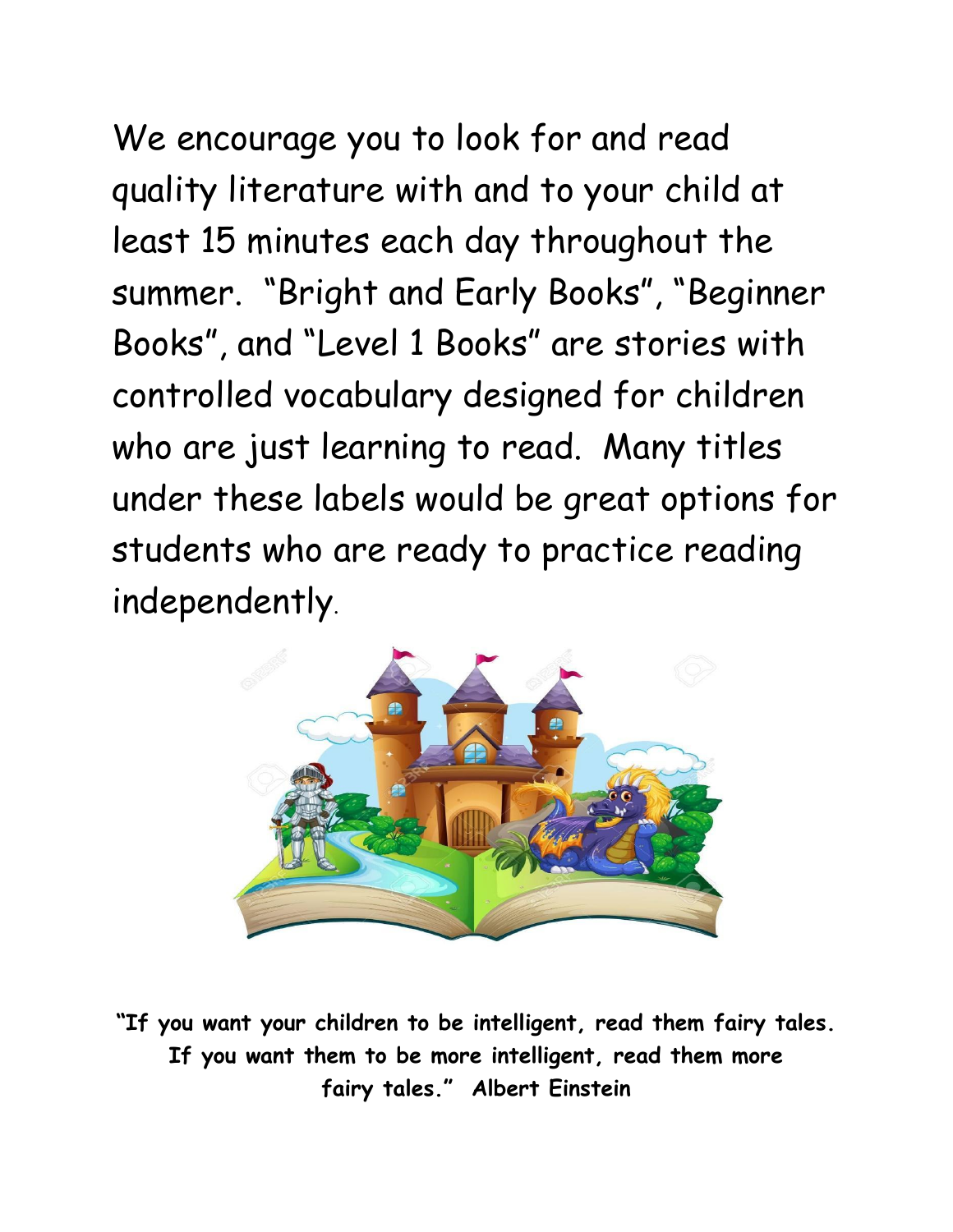







By Oscar Wilde ISBN 1-53795-505-5 A collection of fairy tales for young readers.

. The Princess and the Pea

Retold by John Cech

ISBN 1-45491-678-8

A retelling of the tale in which a girl proves that she is a real princess by feeling a pea through twenty mattresses and twenty featherbeds.

#### Thumbelina

Retold by Brad Sneed

ISBN 0-8037-2812-3

After being kidnapped by a toad, a beautiful girl no bigger than a thumb has many adventures and makes many animal friends before meeting the perfect mate just her size.

#### Thumbelina

Retold by Sylvia Long ISBN 0-8118-5522-8

A tiny girl no bigger than a thumb is stolen by a great ugly toad and subsequently has many adventures and makes many animal friends, before finding the perfect mate in a warm and beautiful southern land.

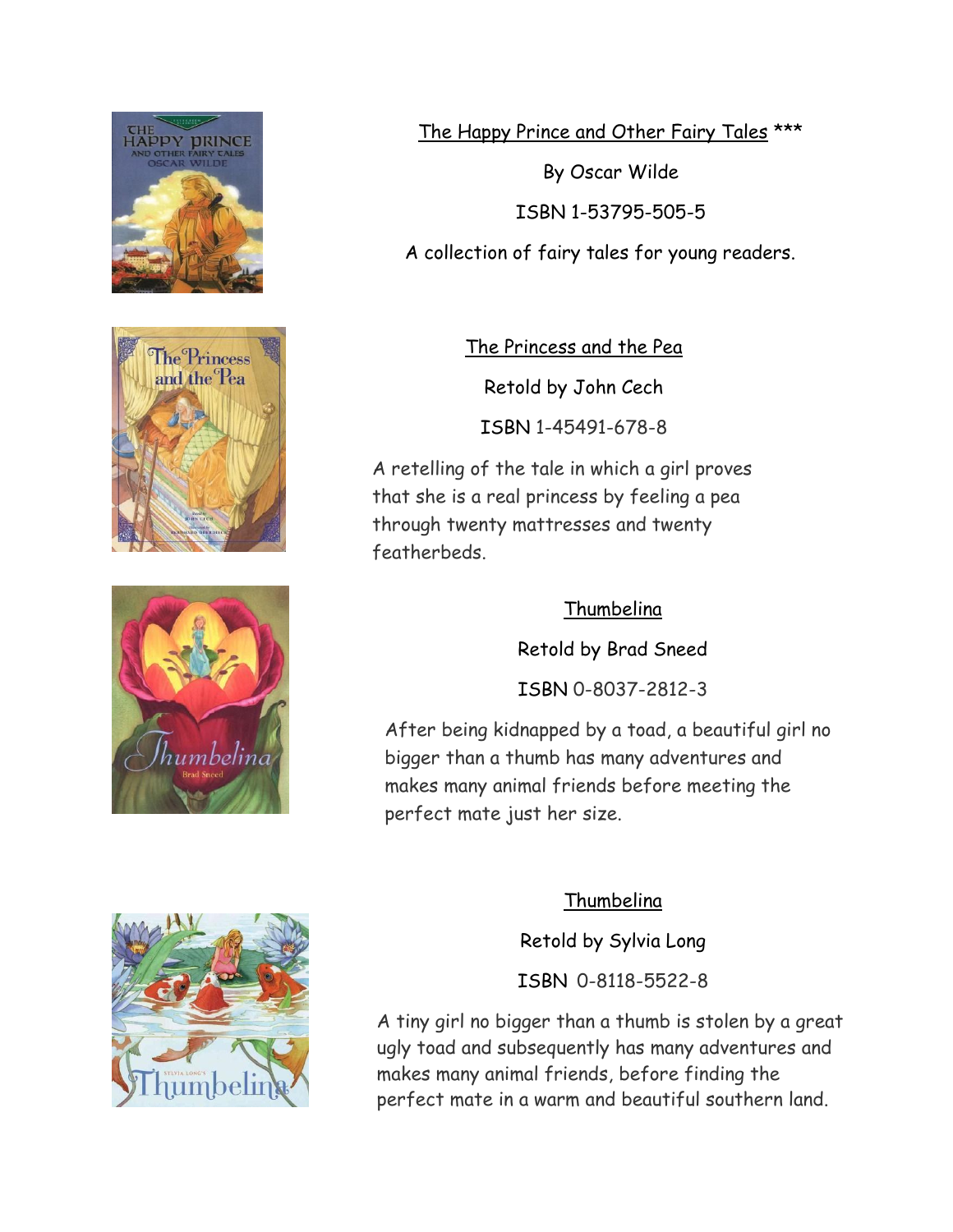

The Ugly Duckling Retold by Jerry Pinkney ISBN 0-688-15932-X

An ugly duckling spends an unhappy year ostracized by the other animals before he grows into a beautiful swan.

#### Henny Penny

By Paul Galdone

ISBN 0-88919-225-3

Henny Penny and her friends are on the way to tell the king the sky is falling when they are outwitted by the fox.

> Jack and the Beanstalk By Paul Galdone ISBN 0-89919-085-5

Jack climbs the great beanstalk that grows from the bean he bought and confronts a giant at the top.



Jack and the Beanstalk

By Steven Kellogg

ISBN 0-688-15281-3

An illustrated retelling of the classic tale about a boy named Jack who uses his quick wits to outsmart a giant and make a fortune for himself and his widowed mother.



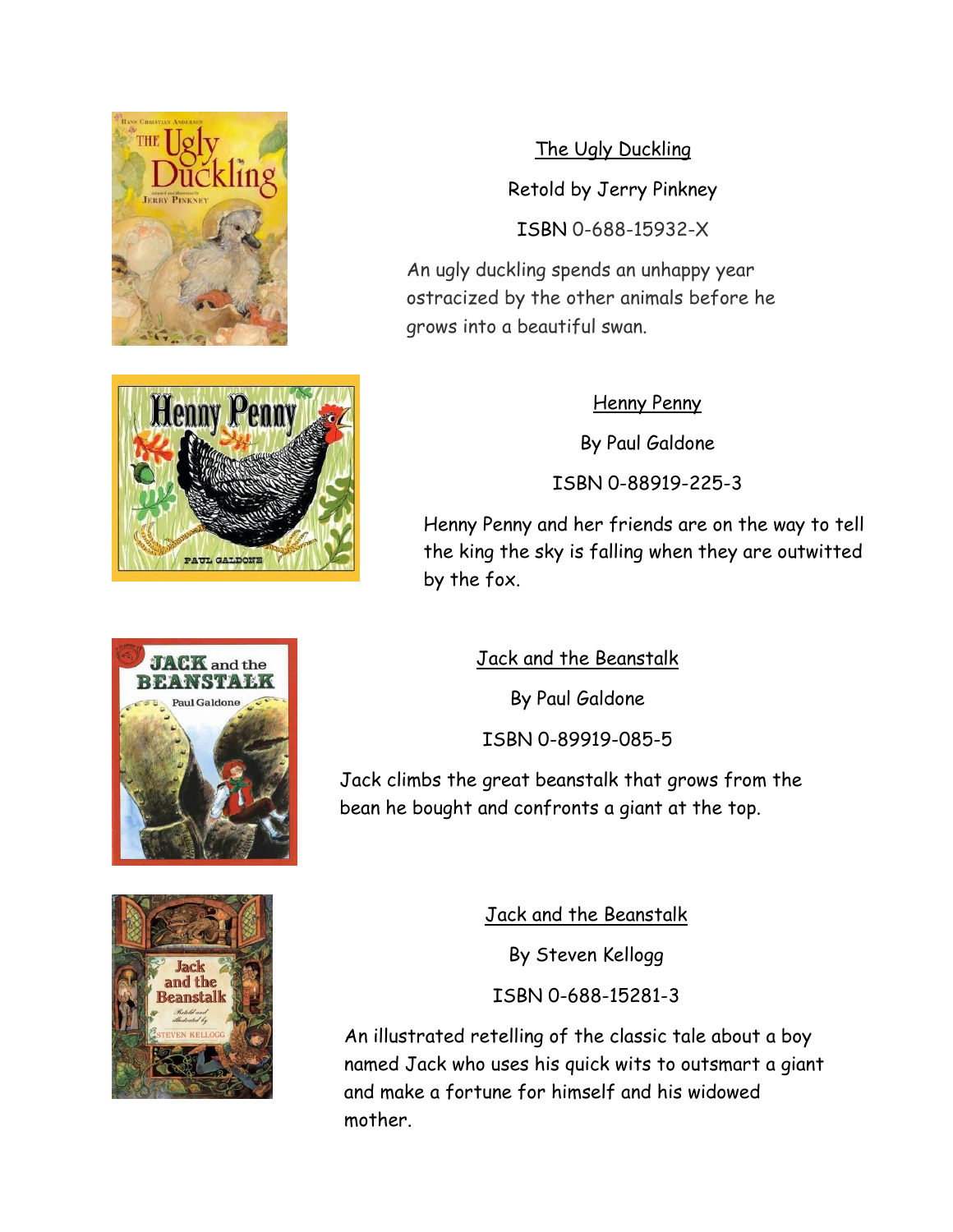

Puss in Boots

By Paul Galdone

ISBN 0-89919-192-4

A poor young man gains a fortune and meets a beautiful princess when his cat, the clever Puss, outwits the evil giant.



The Three Little Pigs

By Paul Galdone

ISBN 0-89919-275-8

Retells the fatal episodes in the lives of two foolish pigs and how the third pig managed to avoid the same.

#### Rapunzel

By Paul O. Zelinsky

ISBN 0-14-230193-0

A retelling of a folktale in which a beautiful girl with long golden hair is kept imprisoned in a lonely tower.



Rumpelstiltskin

By Paul O. Zelinsky

ISBN 0-14-055864-0

A strange little man helps the miller's daughter spin straw into gold for the king on the condition that she give him her first-born child.

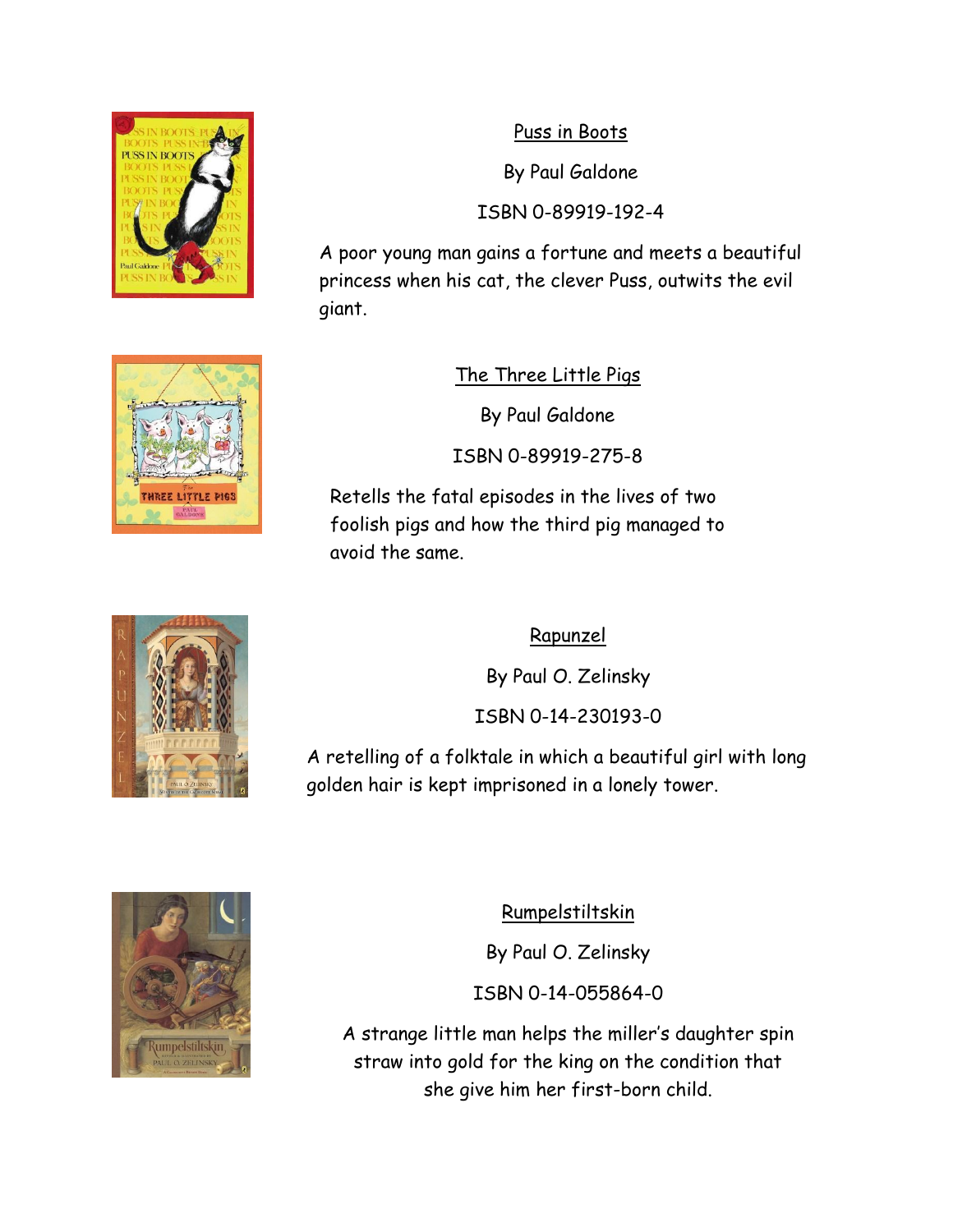

James Harriot's Treasury for Children

By James Harriot

ISBN 1-25005-813-9

Taken together, these stories comprise a wondrous Harriot menagerie of all his books for children.

+++++++++++++++++++++++++++++++++++++++++++++++++++++++++++++++++++++++++++++++++

All books have the ISBN-10 number attached.

Whenever possible the paperback version is the one listed.

\*\*Books with this mark may be more of a challenge to locate but well worth the effort! Try your public library first and then online options.

+++++++++++++++++++++++++++++++++++++++++++++++++++++++++++++++++++++++++++++++++



### **Ludwig Bemelmans**

Madeline and the Bad Hat Madeline in London

Madeline's Rescue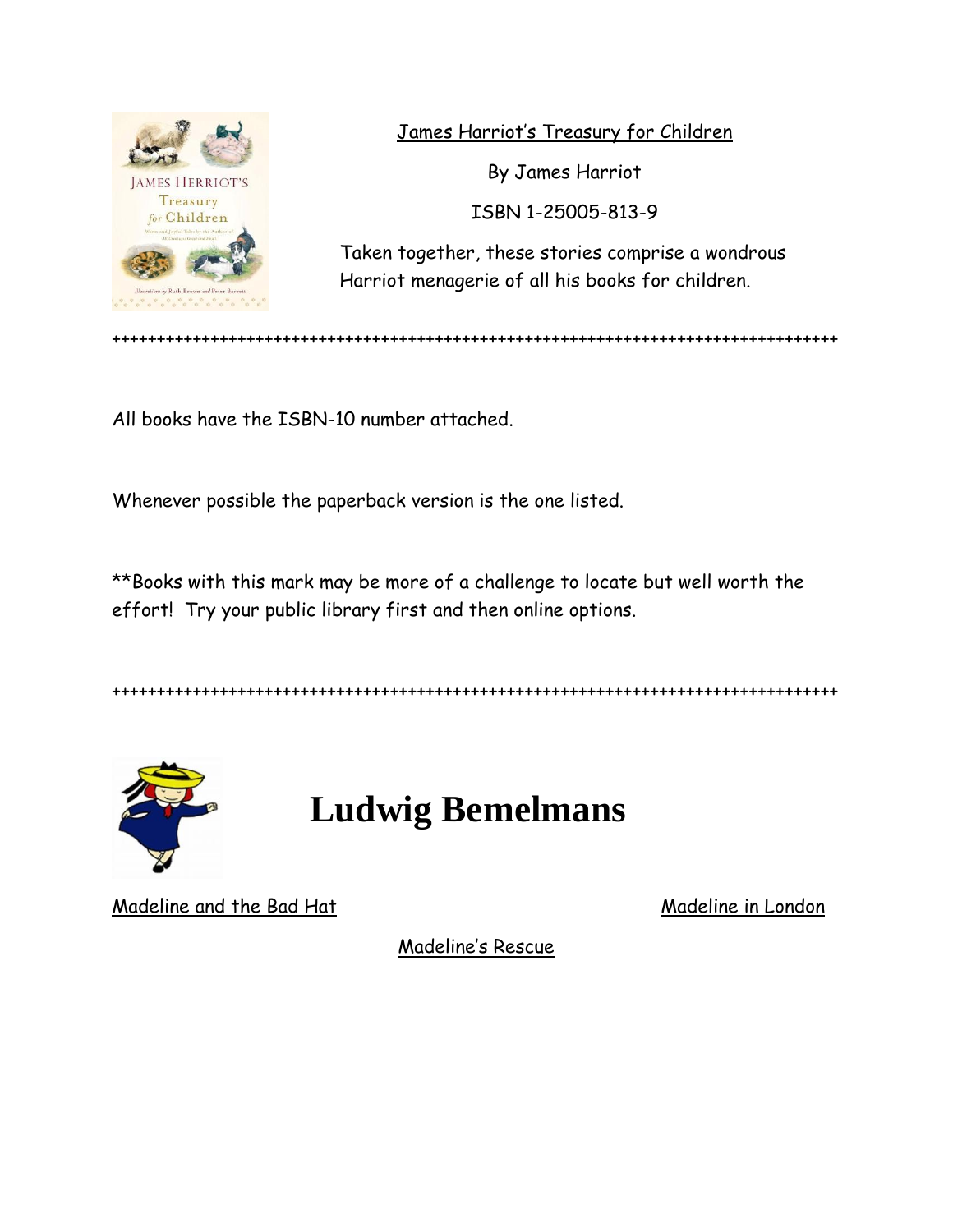### **Stan and Jan Berenstain**



Back to School with the Berenstain Bears **Bears** in the Night The Berenstain Bears and the Bad Dream Bears on Wheels The Berenstain Bears and the Messy Room The Bears' Picnic The Berenstain Bear's and the Missing Honey The Bears' Vacation The Berenstain Bear's and Mama's New Job The Big Honey Hunt The Berenstain Bears and the Sitter Old Hat, New Hat The Berenstain Bears and the Slumber Party He Bear, She Bear The Berenstain Bears and Spooky Old Tree The Bike Lesson The Berenstain Bears Go to Camp This ide Outside Upside Down The Berenstain Bears Trouble with Friends The Berenstain Bears Trouble with Grown ups The Berenstain Bears and the Week at Grandma's The Berenstain Bears and Too Much Birthday The Berenstain Bears in the Dark The Berenstain Bears Big Bear, Small Bear The Berenstain Bears Moving Day The Berenstain Bears Catch the Bus The Berenstain Bears By the Sea The Berenstain Bears Lose a Friend The Berenstain Bears New Baby The Berenstain Bears Get Their Kicks The Berenstain Bears Go to the Doctor The Berenstain Bears and Too Much Junk Food The Berenstain Bears and Too Much TV The Berenstain Bears Forget Their Manners The Berenstain Bears Get Stage Fright The Berenstain Bears and Too Much Vacation The Berenstain Bears Get the Gimmies The Berenstain Bears Go Out for the Team The Berenstain Bears No Girls Allowed The Berenstain Bears Visit the Dentist The Berenstain Bears Blaze a Trail The Berenstain Bears Trouble at School The Berenstain Bears and the Truth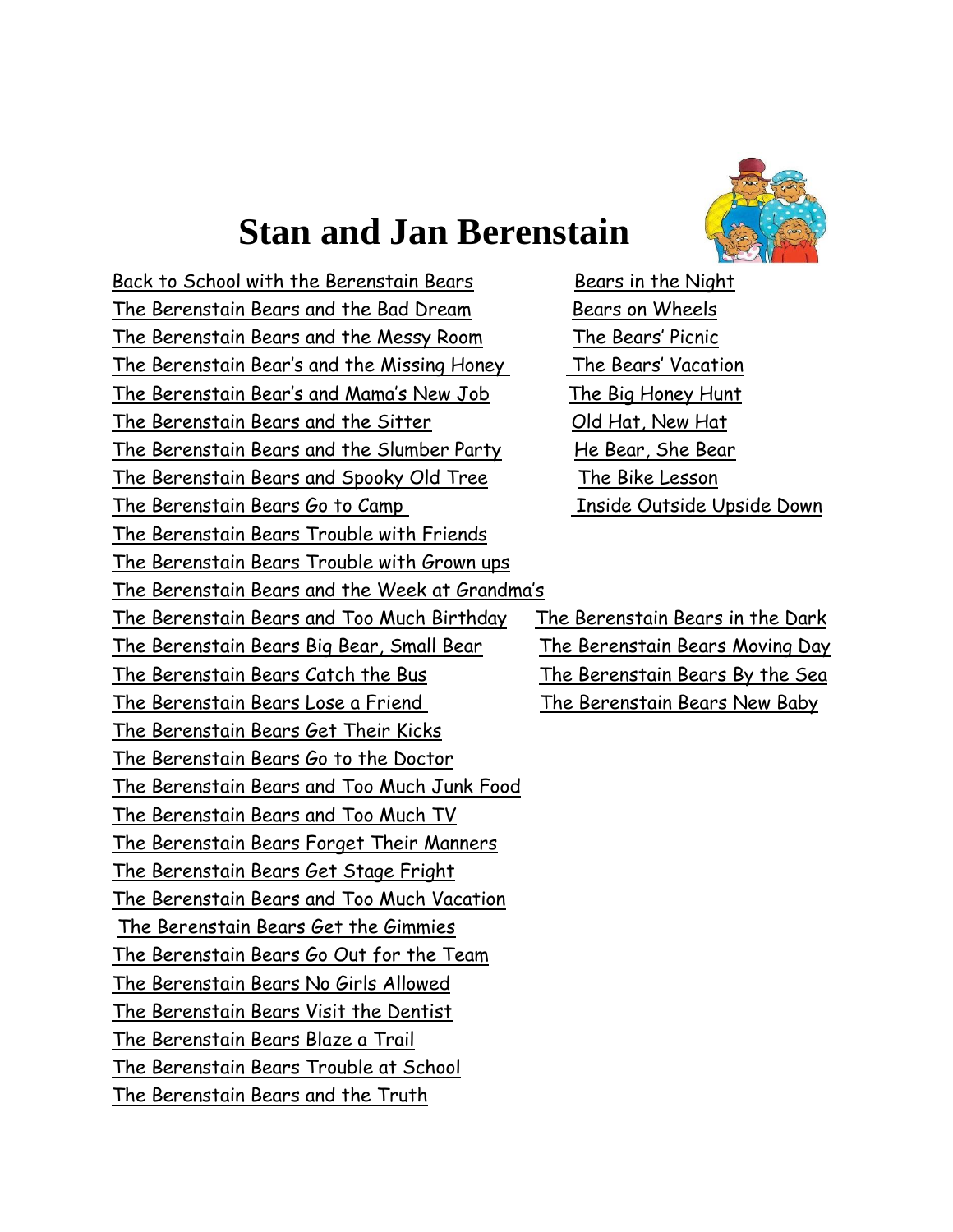

## **James Dean**

Pete the Cat series I Can Read! Pete the Cat Series

Pete the Cat Storybooks

### **Kevin Henkes**



| All Alone                   | <b>Barney Goes Camping</b>               |            | The Biggest Boy        |                       |           | Chester's Way |
|-----------------------------|------------------------------------------|------------|------------------------|-----------------------|-----------|---------------|
| Chrysanthemum               | Circle Dogs                              | A Good Day |                        | In the Middle of Fall |           |               |
| Jessica                     | Julius the Baby of the World             |            | Kittens First Moon     |                       | My Garden |               |
| Lily's Purple Plastic Purse | Old Bear                                 |            | A Weekend with Wendell |                       |           | Owen          |
|                             | Penny and Her Doll Shelia Rae, the Brave |            | Penny and Her Marble   |                       |           | Waiting       |
| Penny and Her Sled          | Penny and Her Song                       |            |                        | Wemberly Worried      |           |               |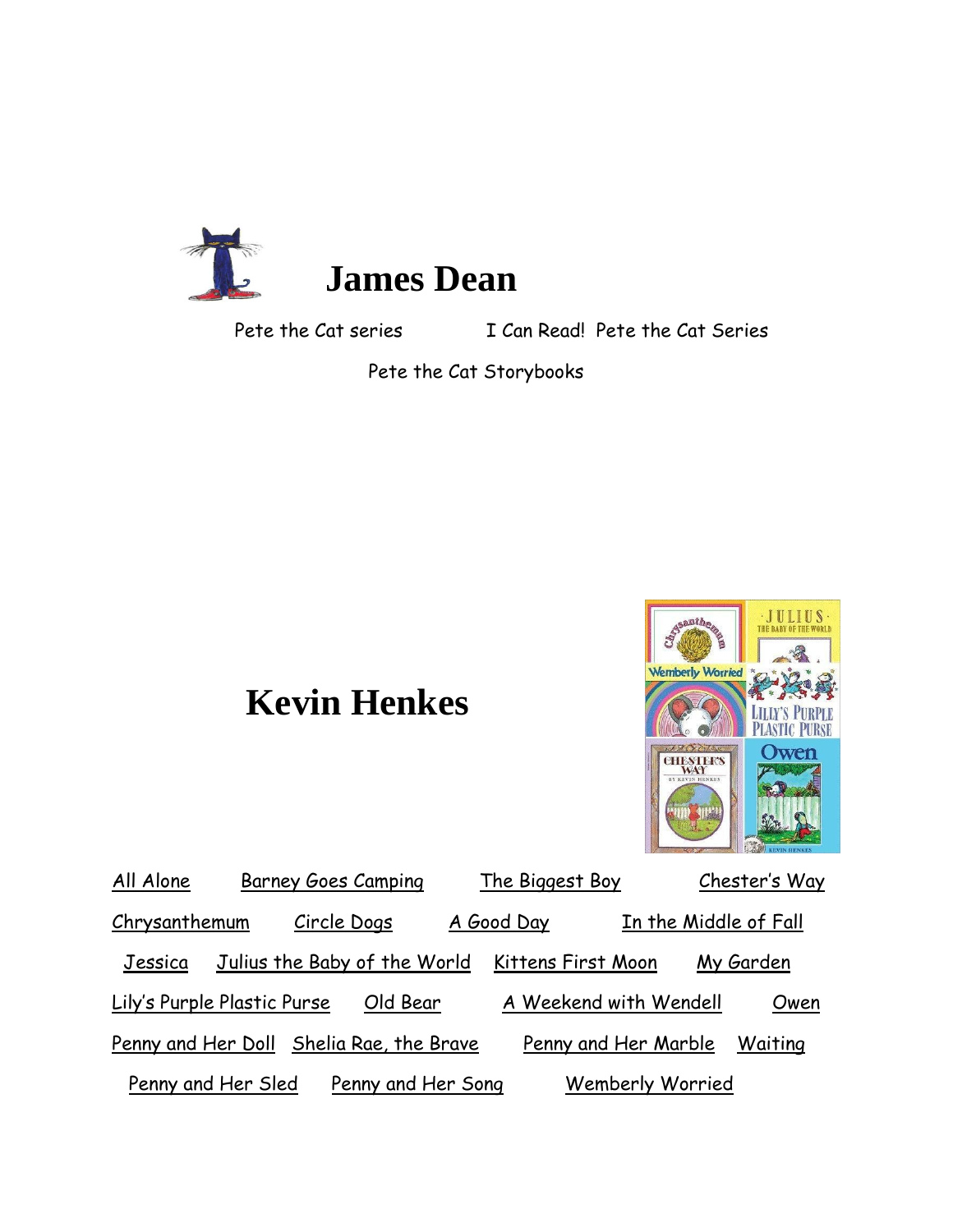

# **Russell Hoban**

A Baby Sister for Frances<br>Bedtime for Frances

Best Friends for Frances A Birthday For Frances Bread and Jam for Frances

Ace Dragon, Ltd.



**Syd Hoff** 



Grizzwold The Littlest Leaguer Mrs. Brice's Mice

Who Will Be My Friends?

Barney's Horse Captain Cat Chester The Horse in Harry's Room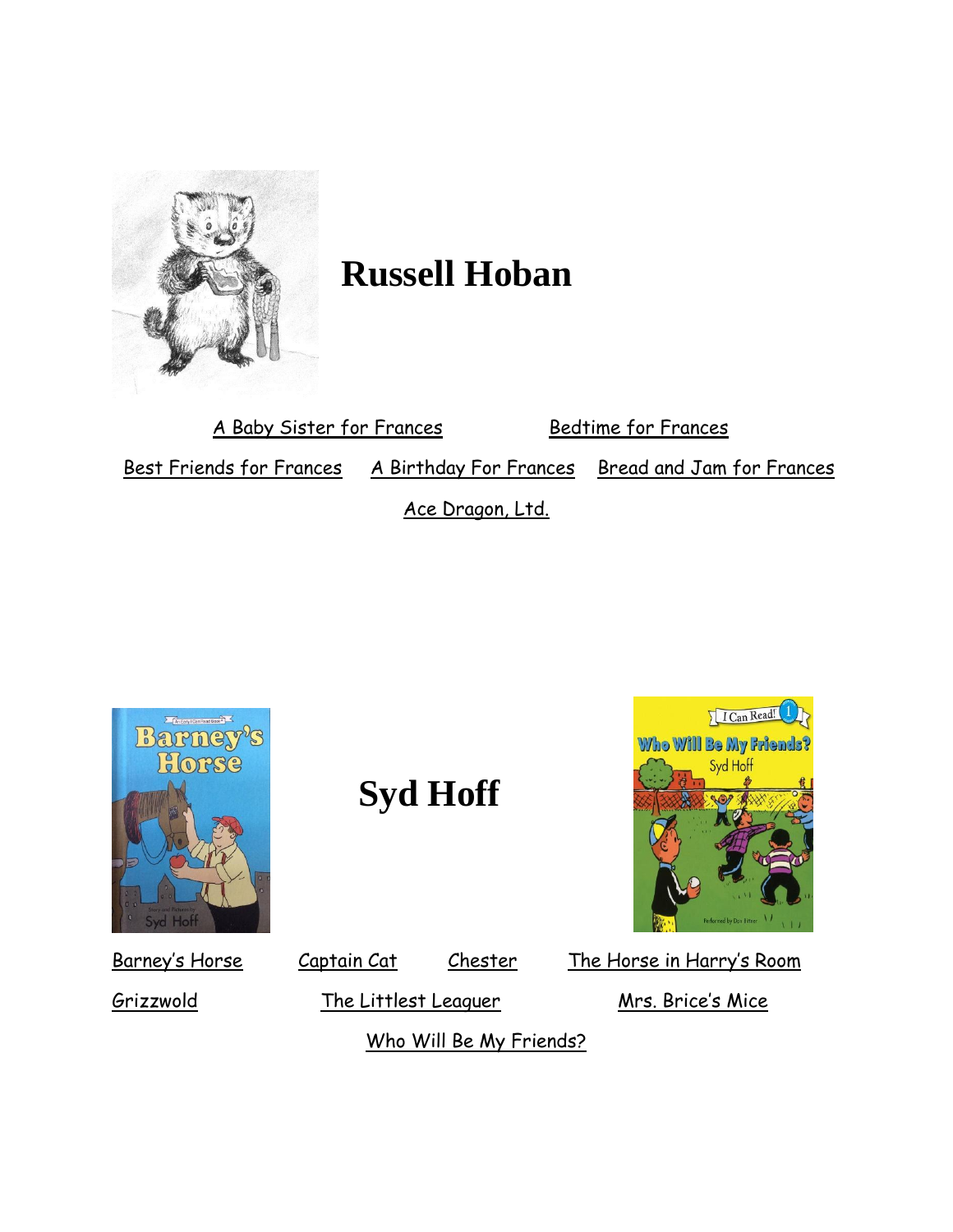

## **Leo Lionni**

| Alexander and the Wind-Up Mouse                            |                      |                                | The Alphabet Tree          |                    |  | Fish is Fish           |
|------------------------------------------------------------|----------------------|--------------------------------|----------------------------|--------------------|--|------------------------|
| The Biggest House in the World                             |                      |                                |                            | A Color of His Own |  | Frederick              |
| Cornelius: A Fable                                         | An Extraordinary Egg |                                | Geraldine, the Music Mouse |                    |  |                        |
| The Green Tail Mouse Let's Make Rabbits: A Fable<br>Yellow |                      |                                |                            |                    |  | Little Blue and Little |
| Inch by Inch                                               | It's Mine            | Swimmy                         |                            | Matthew's Dream    |  | Tillie and the Wall    |
|                                                            |                      | Nicholas, Where Have You Been? |                            | Pezzettino         |  |                        |



## **Arnold Lobel**

Days with Frog and Toad Frog and Toad Together Small Pig Owl at home Uncle Elephant Mouse Tales On Market Street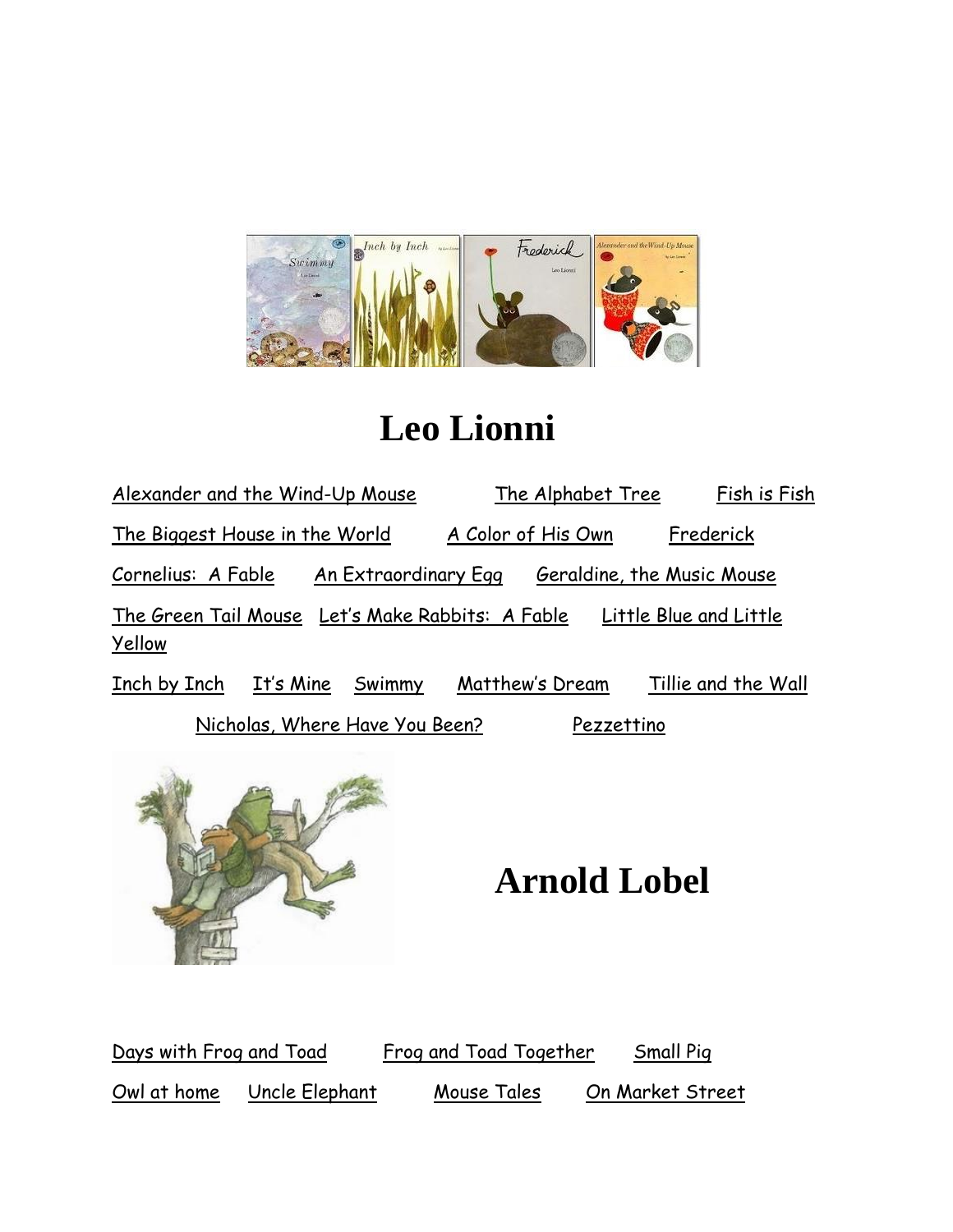

## **Else Holmelund Minarik**

| Cat and Dog Father Bear Comes Home |  |  |   |  |  |
|------------------------------------|--|--|---|--|--|
| $\cdots$                           |  |  | . |  |  |

A Kiss for Little Bear Little Bear and Marco Polo No Fighting, No Biting



## **H. A. Rey**

Curious George Gets a Medal Curious George Flies a Kite

Curious George Takes a Job Curious George Rides a Bike

Curious George Learns the Alphabet Curious George Goes to the Hospital

Cecily G. and the Nine Monkeys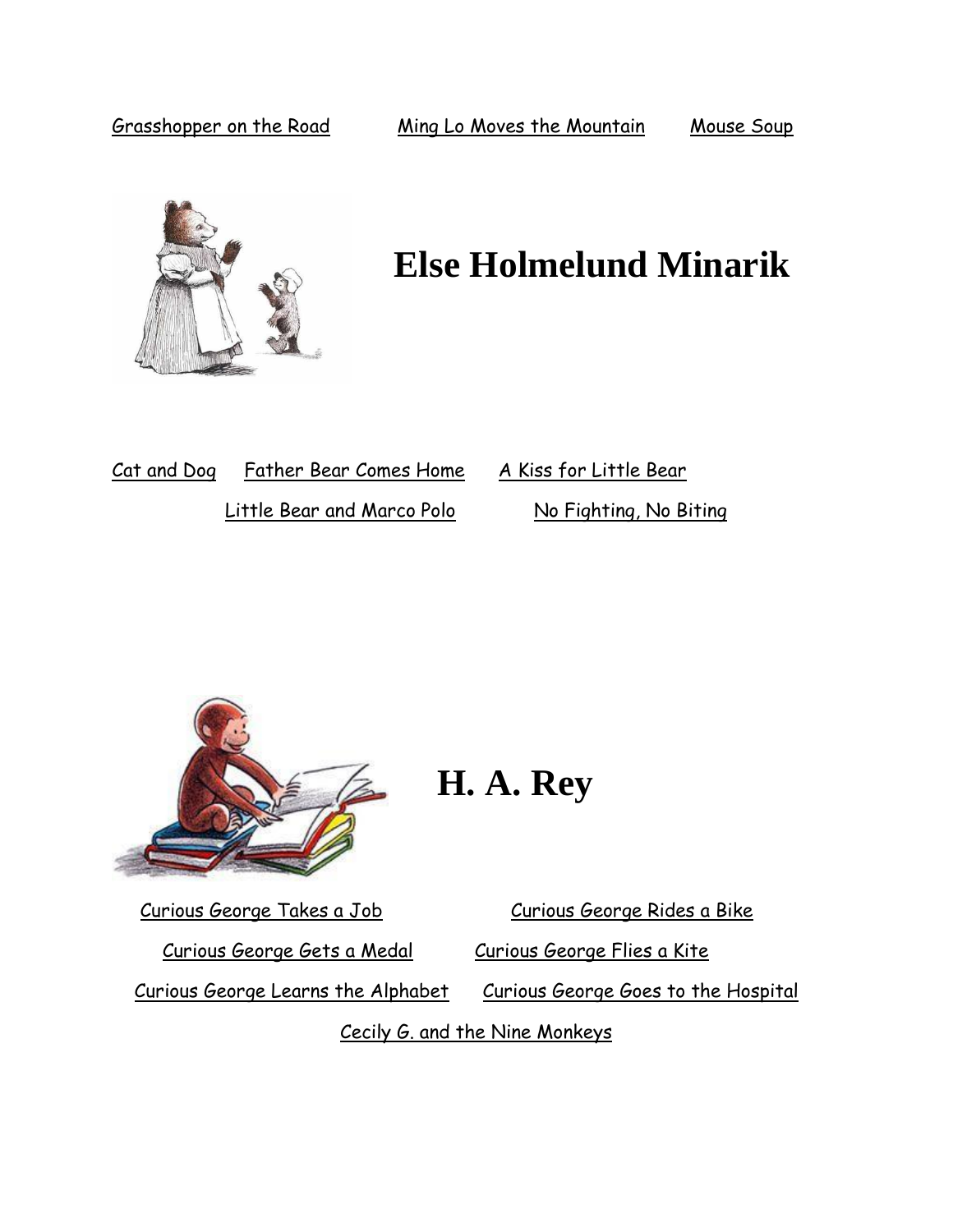## **Maurice Sendak**



Alligators All Around: An Alphabet Bumble-Ardy Outside Over There Chicken Soup with Rice: A Book of Months Where the Wild Things Are Hector Protector; and, As I Went Over the Water: Two Nursery Rhymes with Pictures Higglety Pigglety Pop!, or There Must Be More to Life One Was Johnny: A Counting Book Pierre: A Cautionary Tale in Five Chapters and a Prologue



### **William Steig**



| Abel's Island          | The Amazing Bone |         | Amos and Boris<br><b>Brave Irene</b> |
|------------------------|------------------|---------|--------------------------------------|
| Caleb and Kate         | Doctor DeSoto    | Dominic | Farmer Palmer's Wagon Ride           |
| Pete's Pizza           | The Real Thief   |         | Roland the Minstrel Pig              |
| Solomon the Rusty Nail |                  |         | Sylvester and the Magic Pebble       |